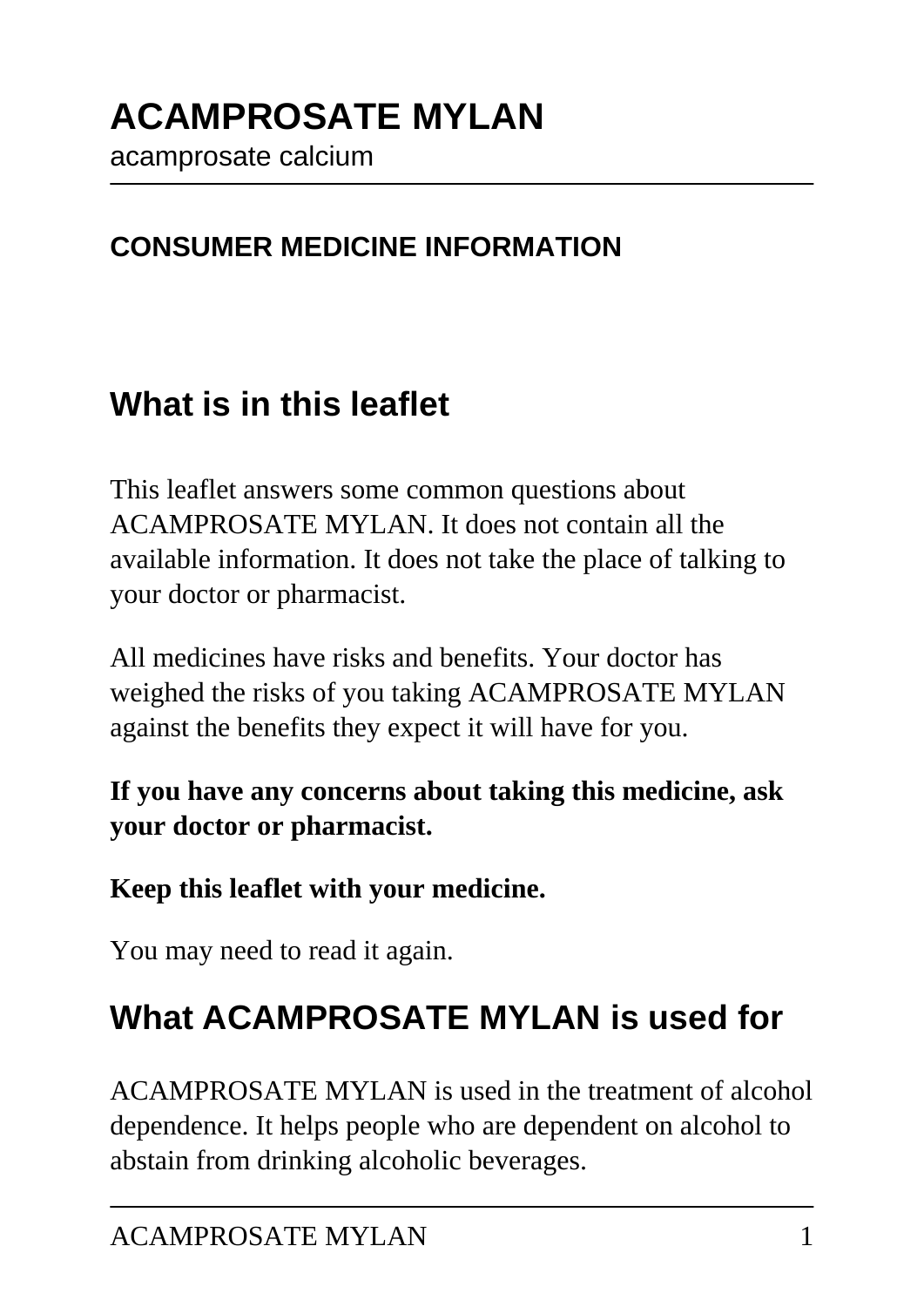Alcohol dependence is an illness that can and should be treated. Drinking too much alcohol may harm your health and cause physical, psychological and social problems. If this happens to you, your doctor may advise you to stop drinking alcohol altogether.

If you drink too much alcohol, your body and nervous system adapt to its effects. When you suddenly stop drinking, you may experience some unpleasant symptoms (known as alcohol withdrawal syndrome or the "shakes"), which can last up to 2 weeks.

During alcohol withdrawal, you may feel shaky, have an upset stomach, a fast heart beat and high blood pressure. You may also feel anxious, down or be in a bad mood.

Sometimes, you may see things that are not there, or suffer from a headache or not be able to sleep.

If these symptoms are severe, you may need observation in hospital.

After going through this difficult period, your doctor will encourage you to live without alcohol through counselling. ACAMPROSATE MYLAN, in combination with counselling from a general practitioner, psychiatrist, psychologist, or a drug and alcohol counsellor, will help you to stop yourself from starting to drink again.

ACAMPROSATE MYLAN works by acting on certain chemical changes that have taken place in your brain over the time that you have been drinking alcohol.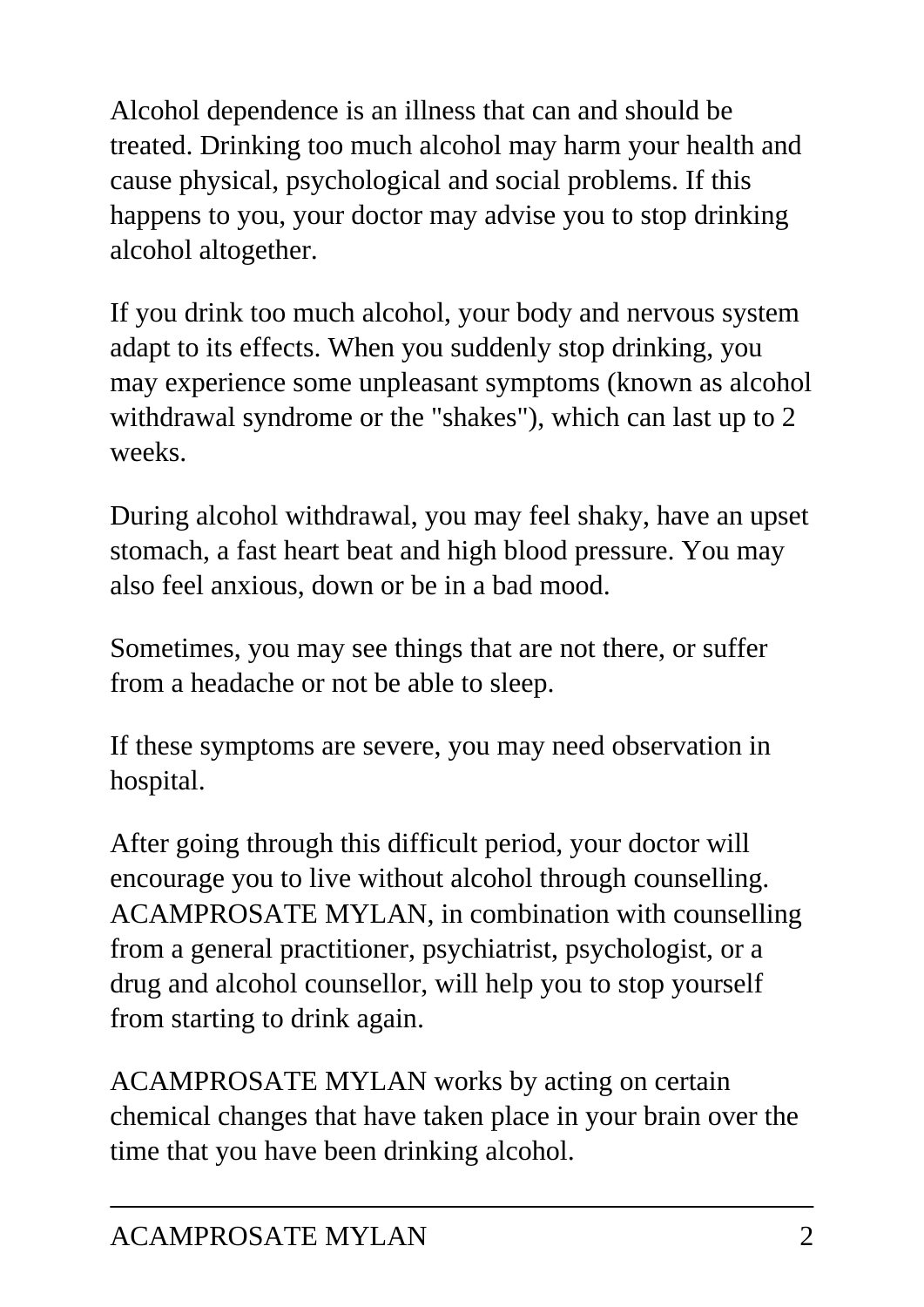ACAMPROSATE MYLAN is not recommended for use in children or elderly patients.

ACAMPROSATE MYLAN is available only with a doctor's prescription.

There is no evidence that ACAMPROSATE MYLAN is addictive.

## **Before you take ACAMPROSATE MYLAN**

### **When you must not take it**

#### **Do not take ACAMPROSATE MYLAN if you have an allergy to:**

- any medicine containing acamprosate calcium
- any of the ingredients listed at the end of this leaflet

Some of the symptoms of an allergic reaction may include:

- shortness of breath
- wheezing or difficulty breathing
- swelling of the face, lips, tongue or other parts of the body
- rash, itching or hives on the skin

#### **Do not take ACAMPROSATE MYLAN if:**

• you have kidney disease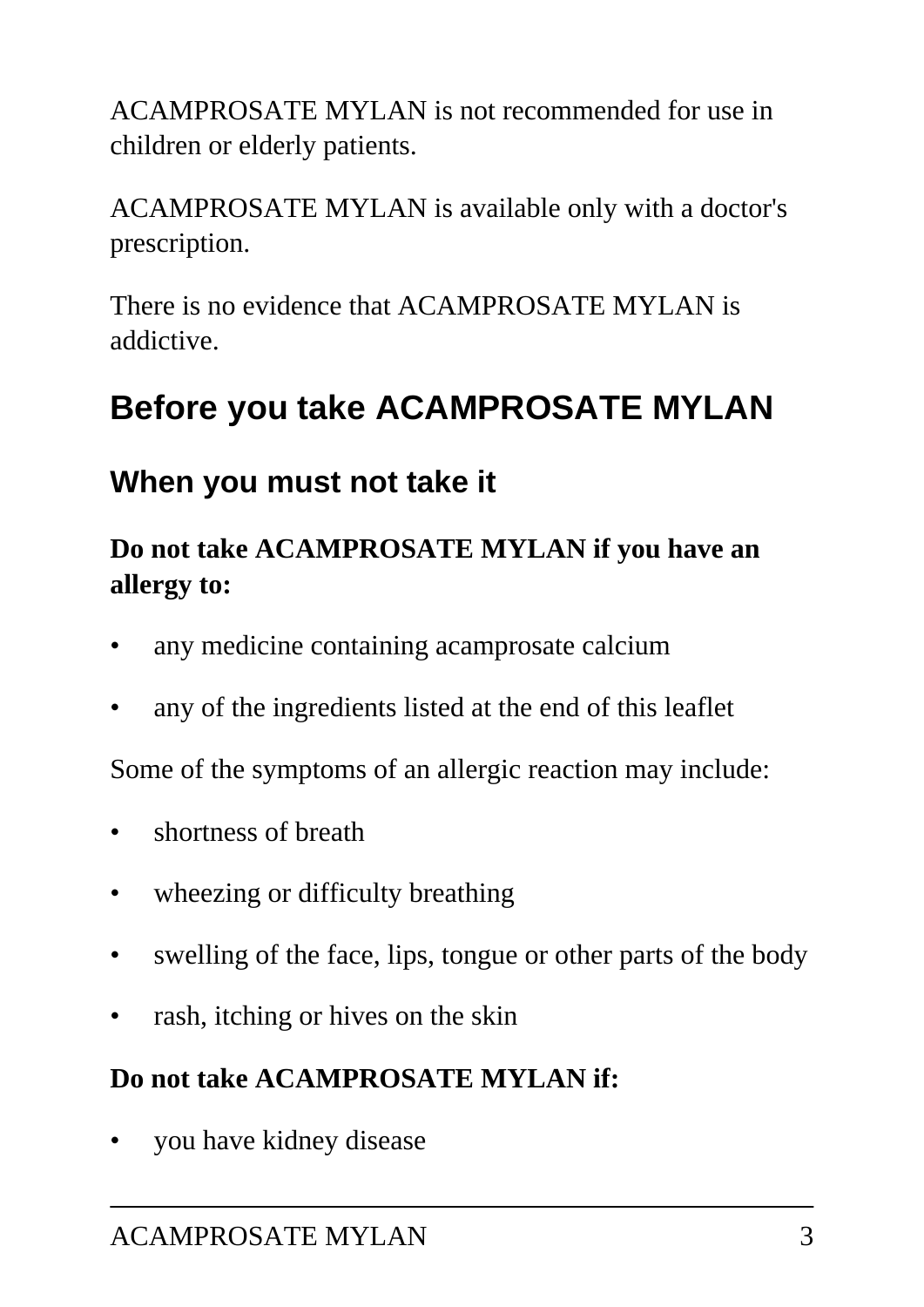• you have severe liver disease

#### **Do not take this medicine if you are pregnant.**

The safety of ACAMPROSATE MYLAN has not been established in pregnant women.

#### **Do not take this medicine if you are breastfeeding.**

Like many other medicines, ACAMPROSATE MYLAN can pass into breast milk and may affect your baby.

### **Do not take this medicine after the expiry date printed on the pack or if the packaging is torn or shows signs of tampering.**

If it has expired or is damaged, return it to your pharmacist for disposal.

## **Before you start to take it**

As ACAMPROSATE MYLAN does not treat the symptoms of alcohol withdrawal, it is recommended that you start taking ACAMPROSATE MYLAN:

- after you have stopped drinking; and
- as soon as the withdrawal symptoms have ended

**Tell your doctor if you have allergies to any other medicines, foods, dyes or preservatives.**

**Tell your doctor if you have any other health problems or medical conditions.**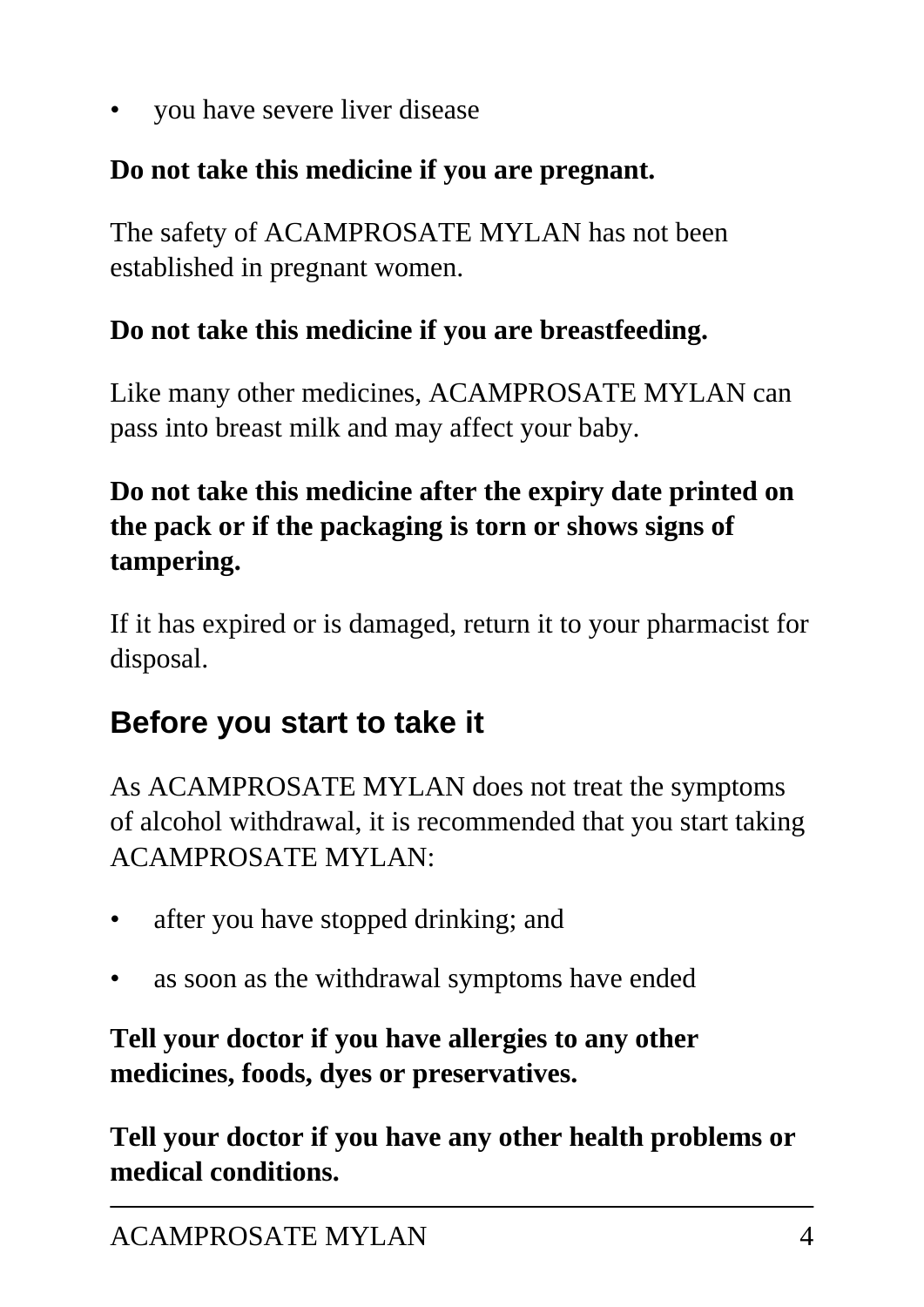### **Tell your doctor if you are pregnant or plan to become pregnant or breast-feeding.**

Your doctor can discuss with you the risks and benefits involved.

**If you have not told your doctor about any of the above, tell them before you start taking ACAMPROSATE MYLAN.**

### **Taking other medicines**

**Tell your doctor or pharmacist if you are taking any other medicines, including any that you get without a prescription from a pharmacy, supermarket or health food shop.**

Some medicines and ACAMPROSATE MYLAN may interfere with each other.

## **How to take ACAMPROSATE MYLAN**

#### **Follow all directions given to you by your doctor or pharmacist carefully.**

They may differ from the information contained in this leaflet.

**If you do not understand the instructions on the pack, ask your doctor or pharmacist for help.**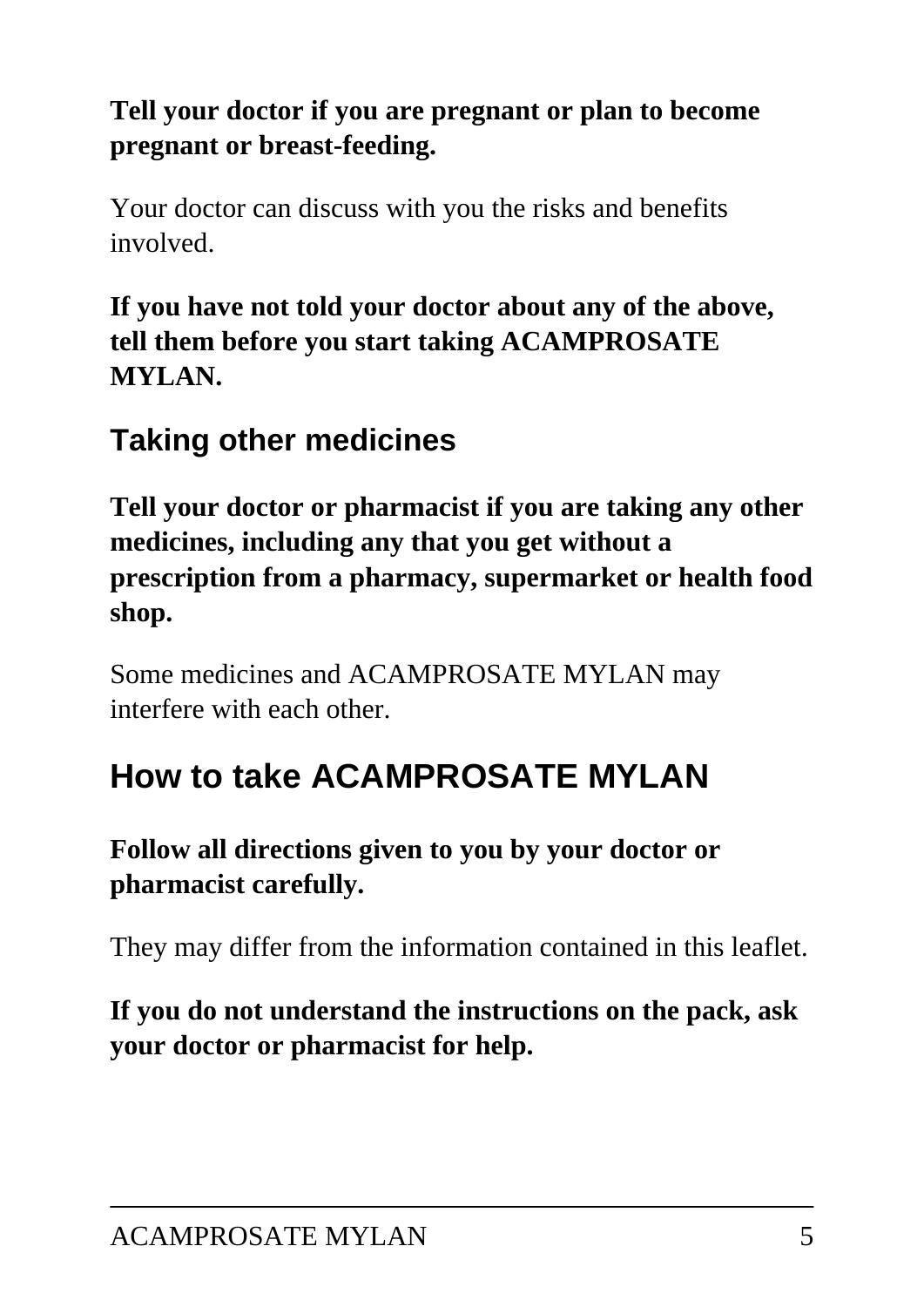## **How much to take**

The usual dose for adults weighing 60 kg or more is 2 tablets three times daily with meals.

For adults weighing less than 60 kg, the recommended dose is 2 tablets in the morning, 1 tablet at midday and 1 tablet at night. These doses are also to be taken with meals.

## **How to take it**

**Swallow the tablets whole with a glass of water.**

### **Do not break, crush or chew the tablets.**

The tablets have a special coating to prevent a stomach upset.

## **How long to take it**

ACAMPROSATE MYLAN is usually taken for one year.

**Continue taking your medicine for as long as your doctor tells you.**

## **If you forget to take it**

**If it is almost time for your next dose, skip the dose you missed and take your next dose when you are meant to.**

**Otherwise, take the missed dose as soon as you remember, and then go back to taking your medicine as you would normally.**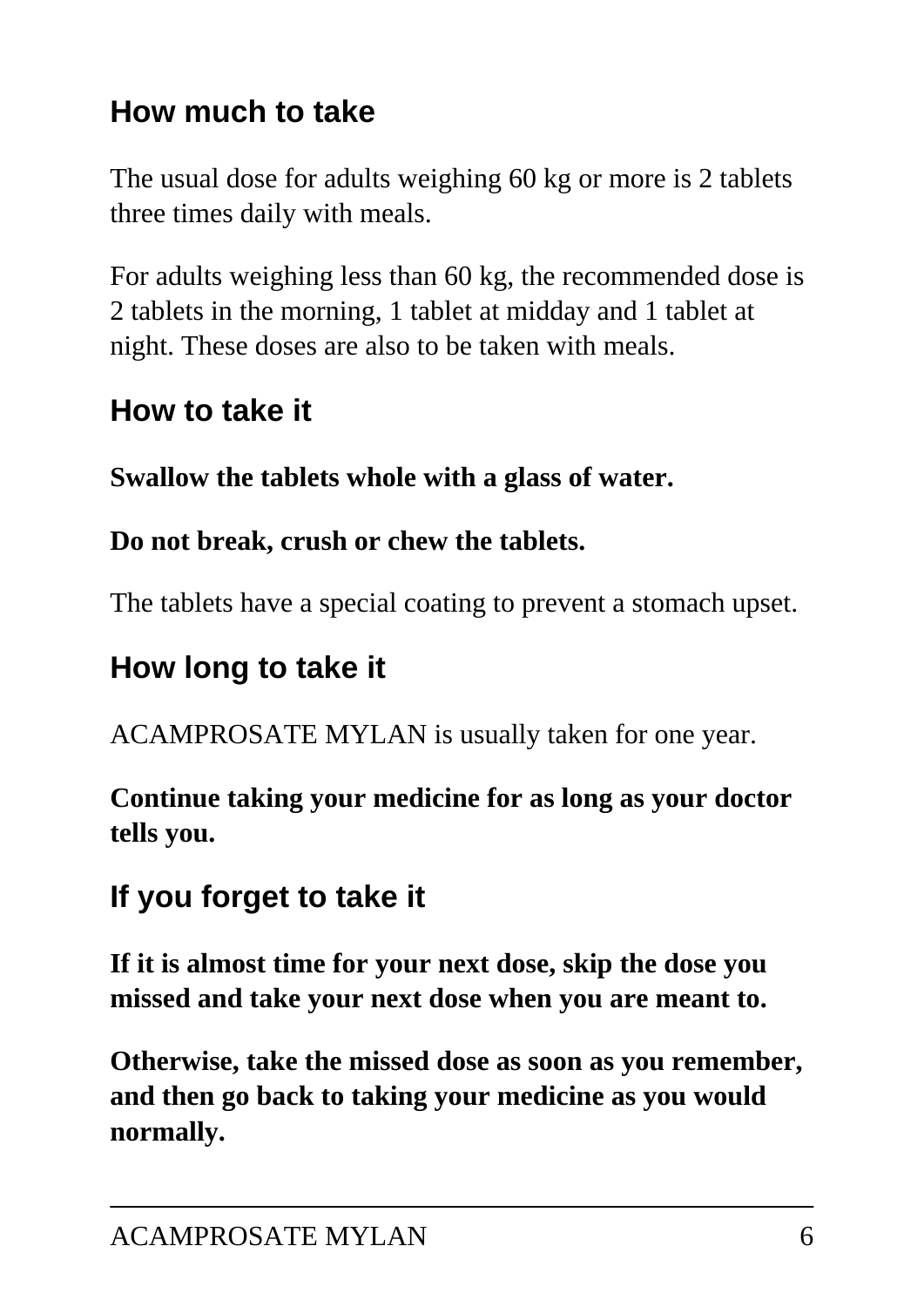**Do not take a double dose to make up for the dose you missed.**

**If you are not sure what to do, ask your doctor or pharmacist.**

**If you have trouble remembering to take your medicine, ask your pharmacist for some hints.**

## **If you take too much (overdose)**

**Immediately telephone your doctor or the Poisons Information Centre (telephone 13 11 26) for advice, or go to Accident and Emergency at the nearest hospital, if you think you or anyone else may have taken too much ACAMPROSATE MYLAN. Do this even if there are no signs of discomfort or poisoning.**

You may need urgent medical attention.

# **While you are taking ACAMPROSATE MYLAN**

## **Things you must do**

**It is important to continue taking ACAMPROSATE MYLAN even if you have a short relapse.**

**If you are about to be started on any new medicine, remind your doctor and pharmacist that you are taking ACAMPROSATE MYLAN.**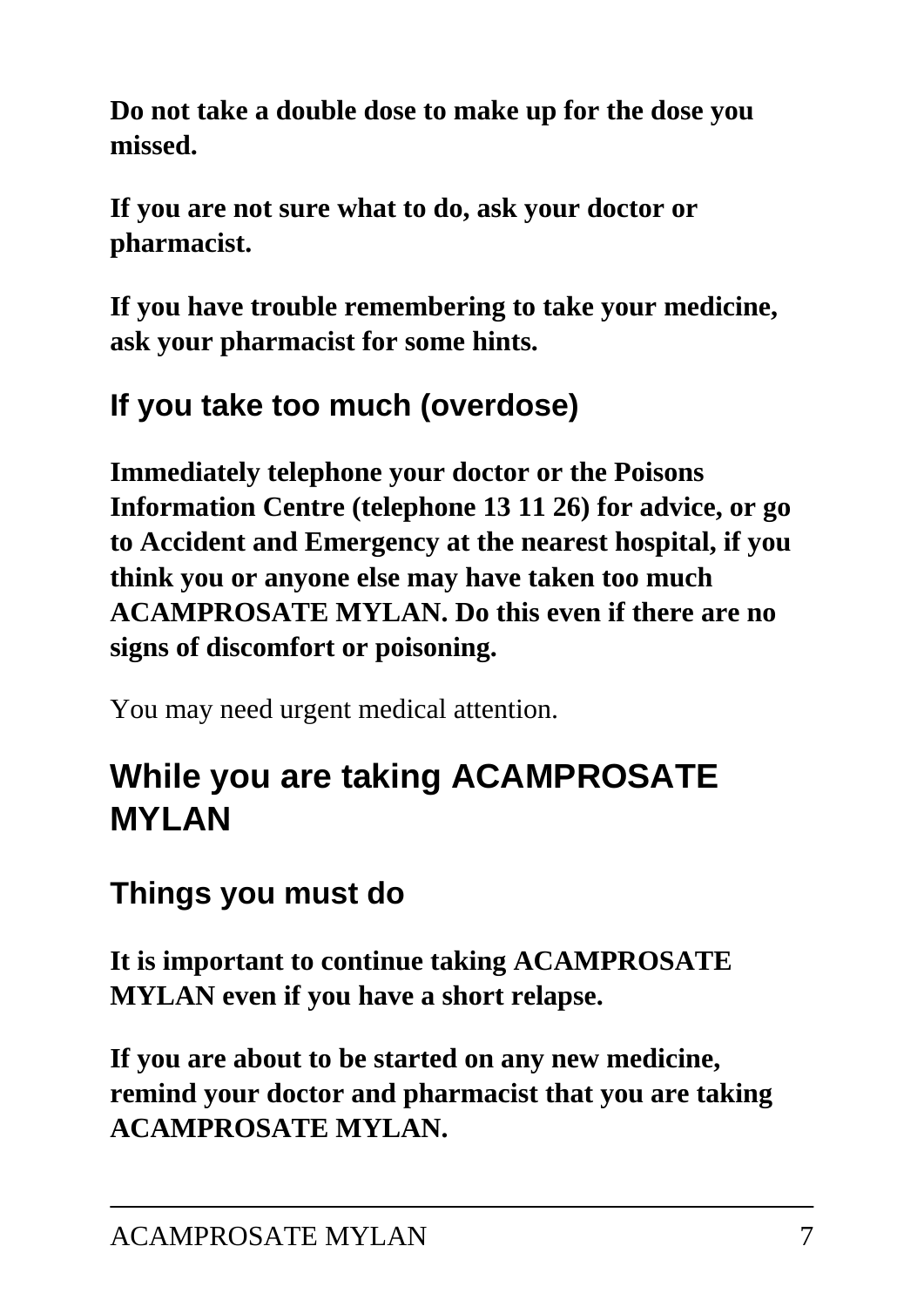**Tell any other doctors, dentists and pharmacists who treat you that you are taking this medicine.**

**If you become pregnant while taking this medicine, tell your doctor immediately.**

**Keep all of your doctor's appointments so that your progress can be checked.**

## **Things you must not do**

**Do not use ACAMPROSATE MYLAN to treat any other complaints unless your doctor tells you to.**

**Do not give ACAMPROSATE MYLAN to anyone else, even if they have the same condition as you.**

**Do not stop taking your medicine or change the dosage without checking with your doctor.**

# **Things to be careful of**

Drinking alcohol while taking ACAMPROSATE MYLAN will not make you feel sick. However, you are advised not to drink alcohol at all during your treatment with ACAMPROSATE MYLAN. Even if you only drink a little alcohol, you run the risk of making your treatment fail.

# **Side effects**

**Tell your doctor or pharmacist as soon as possible if you do not feel well while you are taking ACAMPROSATE MYLAN.**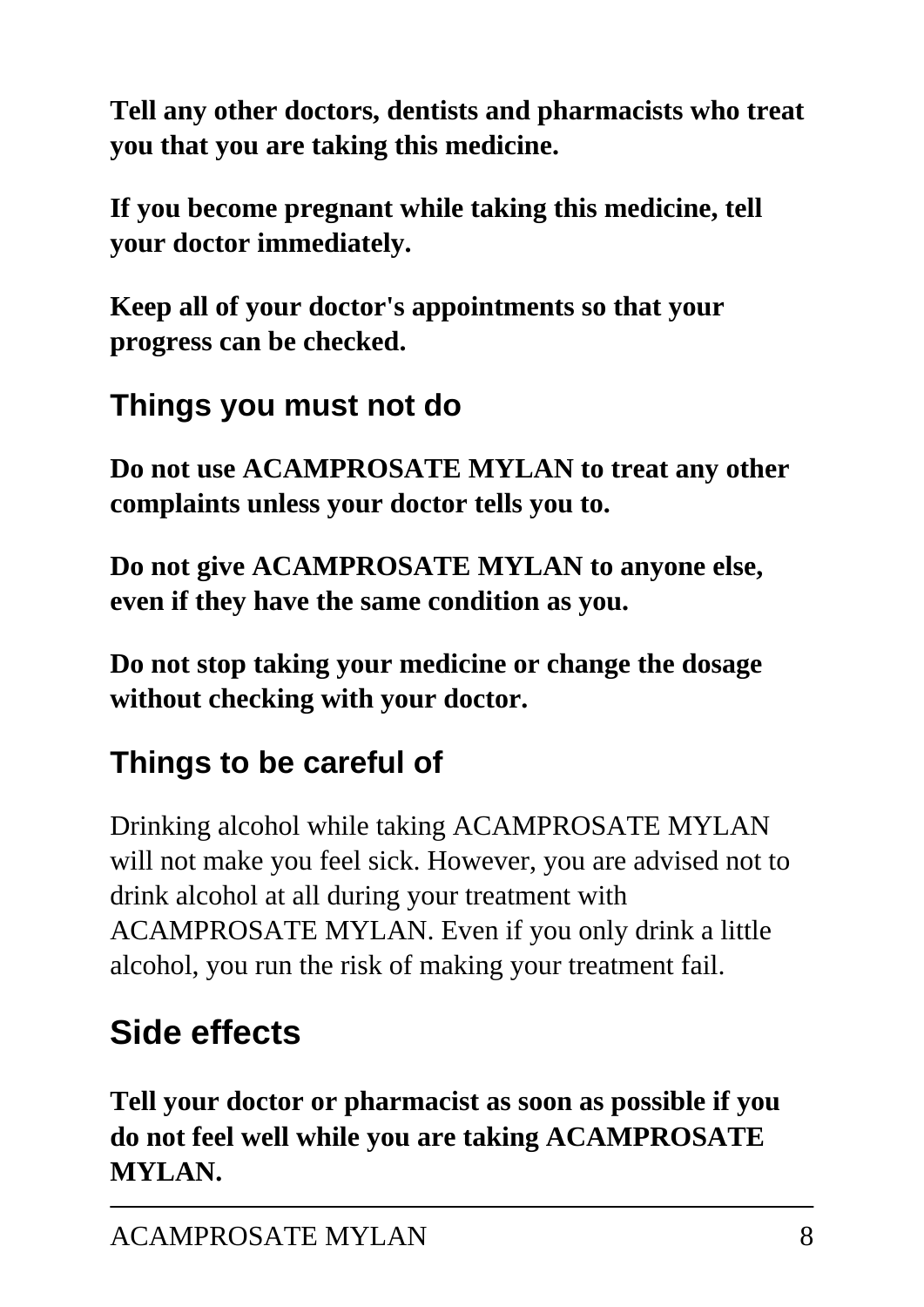This medicine helps most people with alcohol dependence, but it may have unwanted side effects in a few people.

All medicines can have side effects. Sometimes they are serious, most of the time they are not. You may need medical attention if you get some of the side effects.

### **Ask your doctor or pharmacist to answer any questions you may have.**

**Do not be alarmed by this list of side effects. You may not experience any of them.**

### **Tell your doctor or pharmacist if you notice any of the following and they worry you:**

- diarrhoea
- nausea (feeling sick), vomiting, upset stomach
- itching, skin rash
- changes in sex drive

### **Tell your doctor if you notice anything that is making you feel unwell.**

Other side effects not listed above may also occur in some people.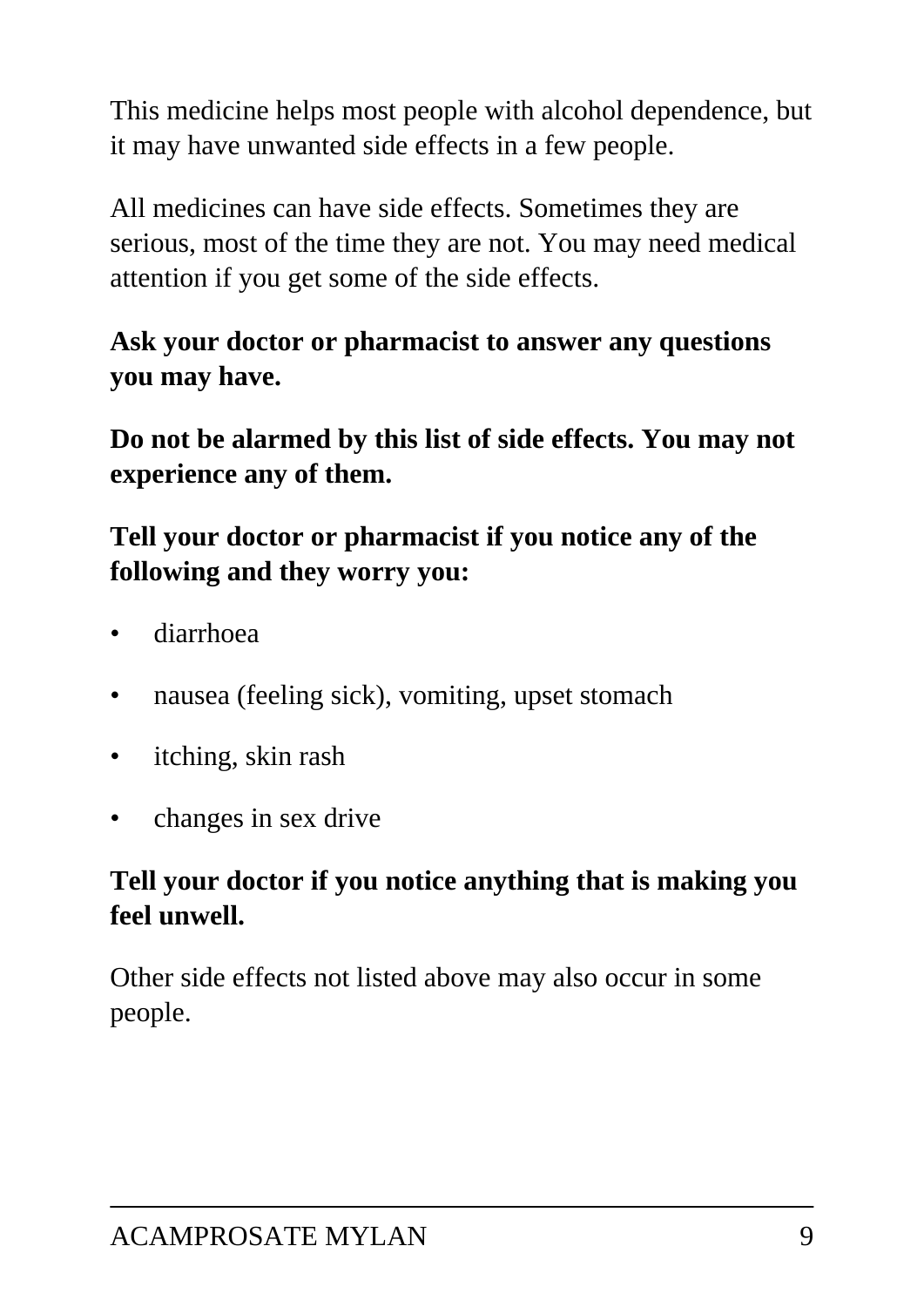# **After using ACAMPROSATE MYLAN**

## **Storage**

### **Keep your tablets in the pack until it is time to take them.**

If you take the tablets out of the pack they may not keep well.

**Keep your tablets in a cool dry place where the temperature stays below 30°C.**

#### **Do not store ACAMPROSATE MYLAN or any other medicine in the bathroom or near a sink. Do not leave it in the car or on a window sill.**

Heat and dampness can destroy some medicines.

#### **Keep it where children cannot reach it.**

A locked cupboard at least one-and-a-half metres above the ground is a good place to store medicines.

## **Disposal**

**If your doctor tells you to stop taking this medicine or the expiry date has passed, ask your pharmacist what to do with any medicine that is left over.**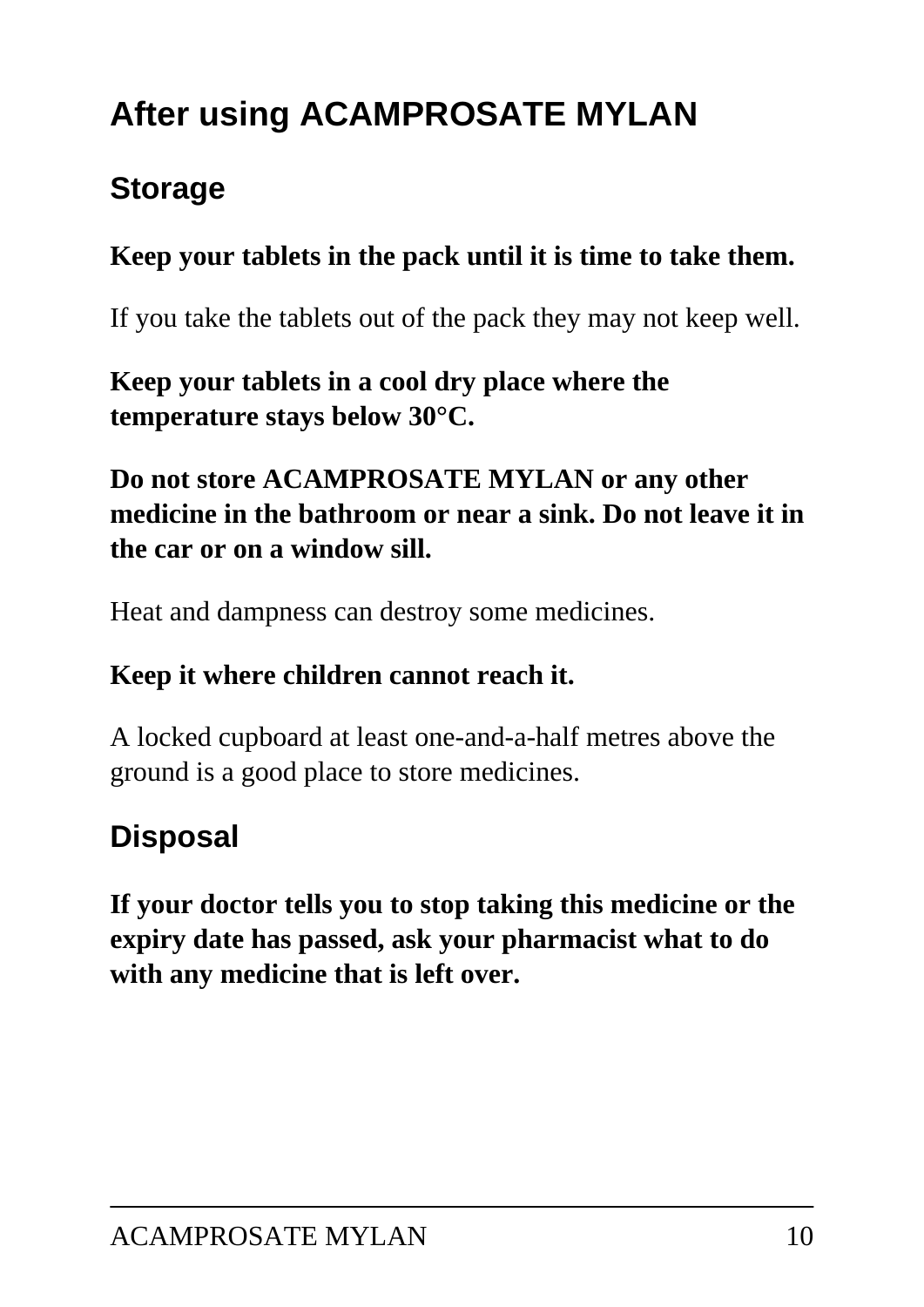# **Product description**

### **What it looks like**

ACAMPROSATE MYLAN is a round, white, enteric-coated tablet, marked "333" on one side.

Each pack contains 180 tablets.

### **Ingredients**

The active ingredient in ACAMPROSATE MYLAN is acamprosate calcium.

Each tablet contains 333 mg of acamprosate calcium.

The tablets also contain:

- crospovidone
- microcrystalline cellulose
- magnesium silicate dihydrate
- sodium starch glycollate
- colloidal anhydrous silica
- magnesium stearate
- purified talc
- propylene glycol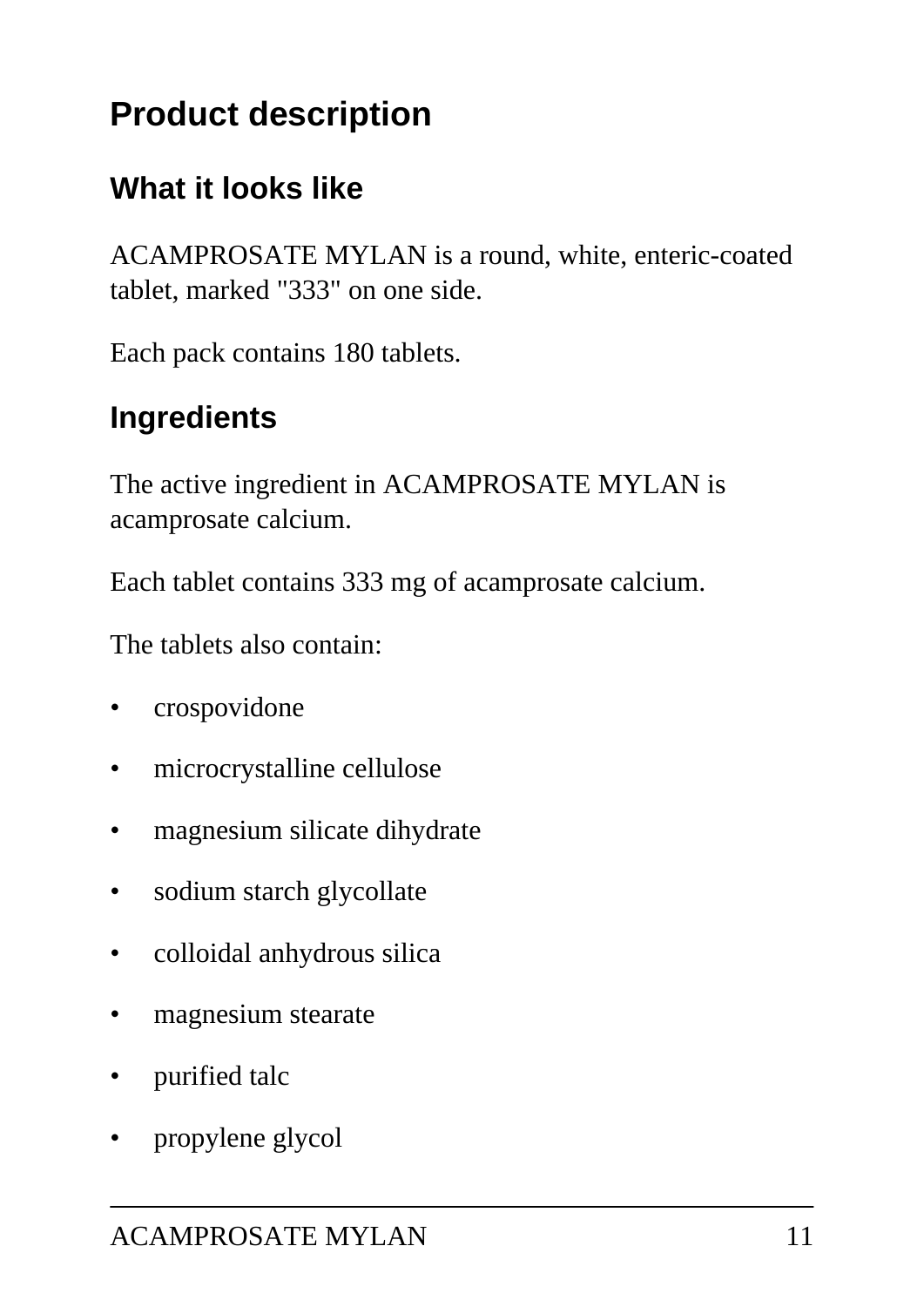• Eudragit L 30 D-55.

The tablets do not contain sucrose, lactose, gluten, tartrazine or any other azo dyes.

## **Supplier**

#### **Alphapharm Pty Limited**

(ABN 93 002 359 739)

Level 1, 30 The Bond

30-34 Hickson Road

Millers Point NSW 2000

Phone: (02) 9298 3999

www.mylan.com.au

Australian registration number:

AUST R 298641

This leaflet was prepared in

March 2018.